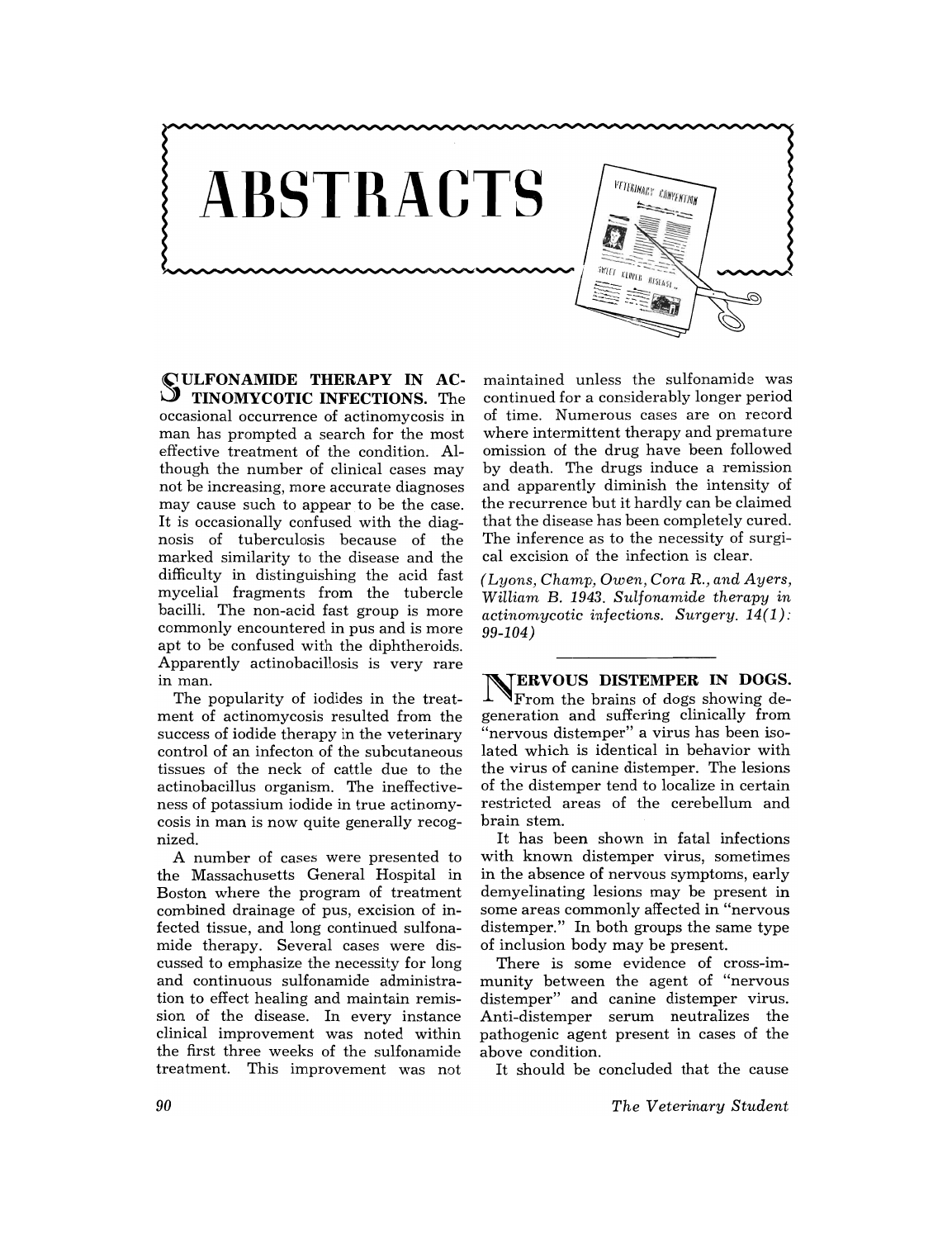of "nervous distemper" is the distemper virus itself, and the demyelinating lesions produced by it represent damage to the white matter short of necrosis. Apparently this virus has a particular affinity for the cells of the white matter of the brain.

*(Hurst,* F. *Weston, Cooke,* B. *T., and Mel* $vin, P.$  1943. *"Nervous distemper" in dogs.* The Australian Jour. of Exp. Bio. *and Med. Sci. 21(2):115-125.)* 

A CTION **OF ANTIBACTERIAL MOULD PRODUCTS.** In addition to penicillin, a variety of antibacterial agents have been obtained from cultures of *Penicillium notatum.* Of these, the more noted are considered to be penatin, penicillin B, and notatin. It is found that the antibacterial effect of these mould products is due to the hydrogen peroxide produced by them.

Their enzymes produce hydrogen peroxide continuously and at a constant rate as long as glucose is available in excess. It is noted that concentrations as low as 0.0003 per cent hydrogen peroxide delays bacterial. growth. From 0.0027 per cent hydrogen peroxide and higher, the action is bactericidal to *Staphylococcus aureus,*  5000 organisms per milliliter.

It is perhaps unjustfiable to postulate the hypothesis that under proper conditions any enzyme which will react with a substrate and produce hydrogen peroxide should prevent bacterial growth.

*(Schales, Otto.* 1943. *Mode* of *action* of *some antibacterial mould products. Arch.*  of *Biochemistry. 2(3):487-490.)* 

**ITAMINS IN THE REGENERA-TION OF BLOOD.** Dogs were kept on. a highly purified synthetic ration supplemented only with the crystalline B vitamins, exclusive of riboflavin. Blood analyses were carried out at various levels of riboflavin feeding, with and without phlebotomy. The rate of regeneration of blood in this experiment is as follows:

The food consumption was poor and ir-

regular in a deficiency of riboflavin and typical symptoms were observed. Thirty gammas per kg. of body weight daily was the minimal level for good food consumption and growth in young dogs. In adult dogs, 15 gammas may be sufficient for maintenance of body weight.

A mild anemia developed on a synthetic ration without riboflavin and a severe anemia was readily induced with slight bleeding. The dogs did not recover from this anemia unless riboflavin was fed in the amounts referred to above.

An adult dog can maintain a normal hemoglobin level under strain of phlebotomy with 15 gammas per kg. of body weight daily. The hematopoietic response in growing dogs on 30 gammas per kilo daily was not sufficient to replace the blood removed.

In absence of riboflavin a microcytic hypochromic type of anemia was produced. During phlebotomy with riboflavin feeding there was a normocytic, hypochromic type of anemia. Thus riboflavin also plays a role in determining the size of new blood cells.

*(Spector, H., Maass, A.* R., *Michaud,* L., *Elvehjem,* C. *A., and Hart,* F. B. 1943. *Role*  of *riboflavin in blood regeneration. Jour. Biol. Chem. 150(1) :75-86.)* 

T HE **EFFECT OF SULFAPYRIDINE UPON BRUCELLOSIS IN CATTLE.**  In controlled experiments sulfapyridine was studied by administering the drug to 6 cows known to eliminate Brucella abor*tus* in their milk. The length of treatment periods varied from 11 to 42 days. The dosage of sulfapyridine was 7 gm. per 100 pounds body weight daily during the first week, 5 gm. per 100 pounds daily the second week, and 4 gm. per 100 pounds body weight thereafter. Maximum concentrations of free sulfapyridine were attained during the first week of treatment and ranged from 8 to 18 mg. per 100 cc. of blood.

All cows developed anorexia, fever and leucopenia during the course of the treatment. Two cows developed inflammatory

*(Continued on page 112)* 

*Fall,1943*